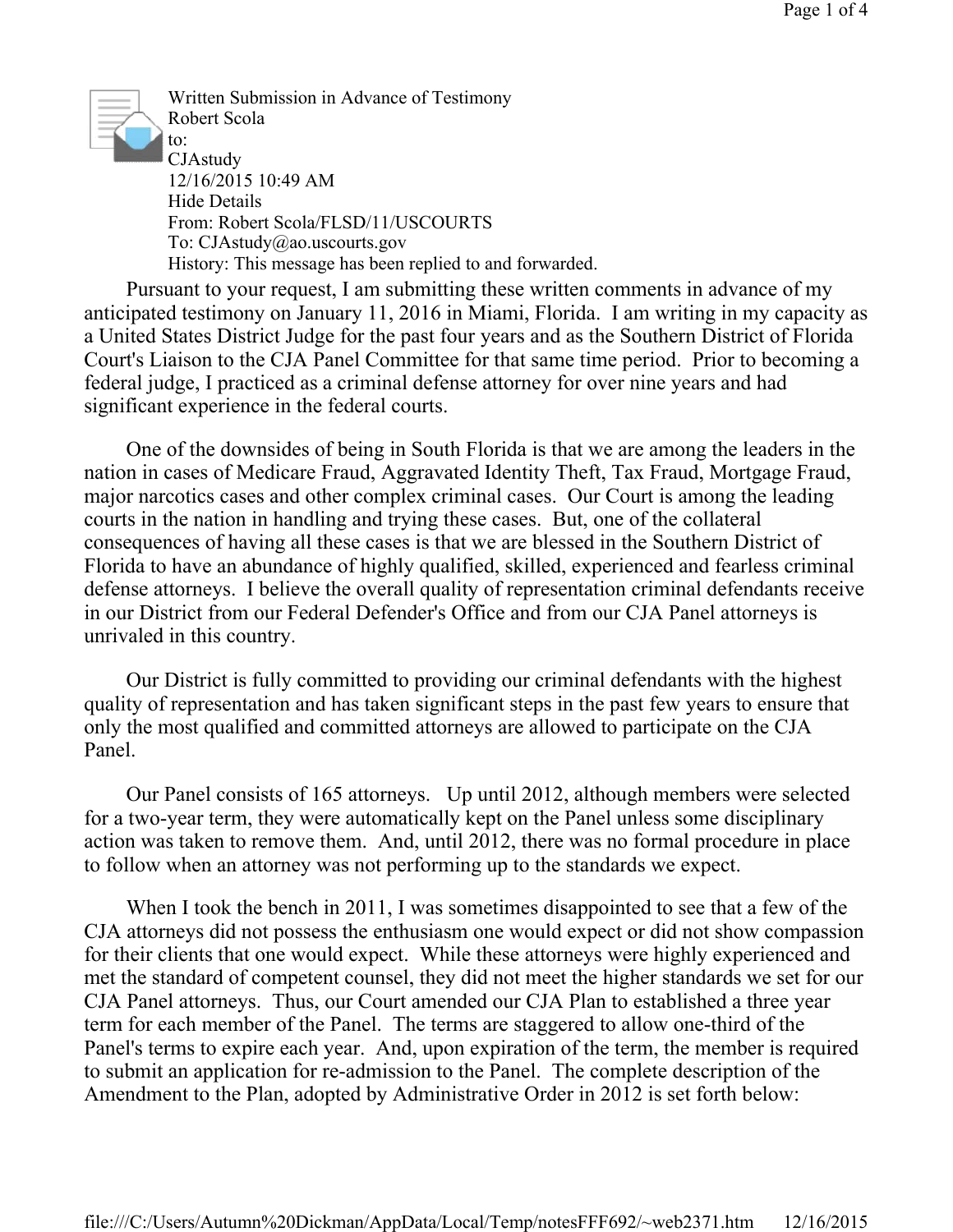The Court's Amended CJA Panel Plan, adopted on January 13, 1993, has been amended by the Judges of this Court. Paragraph A, on page three, under the heading "Administrative Organization" is amended to read as follows:

## A. **CJA PANEL**

The Court shall establish a panel of private attorneys (the CJA Panel) who are eligible and willing to be appointed to provide representation under the Criminal Justice Act. The Court shall approve attorneys for membership on the CJA Panel after receiving recommendations from the Panel Selection Committee established pursuant to paragraph B, of this Plan. Members of the CJA Panel shall serve at the pleasure of the Court.

Each panel member shall serve for a term of three years, except that the panel in existence at the time when this section is first implemented shall serve staggered terms as follows: onethird of the members of the panel shall serve for one year, another one-third shall serve for two years, and the remaining one-third shall serve for three years. The existing panel shall be randomly divided into three groups by separate administrative order.

A panel member whose conduct or representation does not meet the high standards expected of members may be removed by the Conduct Review Panel prior to the expiration of his or her term as provided in paragraph F of this Plan.

Whenever the term of a CJA Panel member expires, he or she may apply for a new term. In filling the vacancies of members whose terms have expired, the Panel Selection Committee shall first consider any Renewal Applications from members whose terms are expiring. If, after considering all Renewal Applications, there are still open positions to be filled, only then shall the Panel Selection Committee solicit and review applications from new applicants.

 Our CJA Panel Committee, which is Chaired by Federal Defender Michael Caruso and comprised of 12 local attorneys, reviews the re-application forms and makes recommendations to the Court of who should be re-admitted and who should not. Through this re-application process, our Court did not approve the re-applications of 11 members in 2013, 7 members in 2014 and 5 members in 2015.

 Once the openings on the Panel were created by this process (as well as from retirement or voluntary resignation from the Panel) applications for membership on the Panel were considered by the Committee and the Court. In 2013, the first year of this process, we received 81 applications for those 11 vacancies on the Panel. We were able to fill the vacancies with highly qualified candidates who were selected based upon their experience, knowledge and skill and with a further goal of achieving more racial, gender, ethnic and geographic diversity.

 Our Committee and Court also established a formal procedure for resolving complaints about the performance of CJA Panel members during their 3-year-terms. By Administrative Order in 2012, the CJA Panel Plan was amended to set forth the following procedure: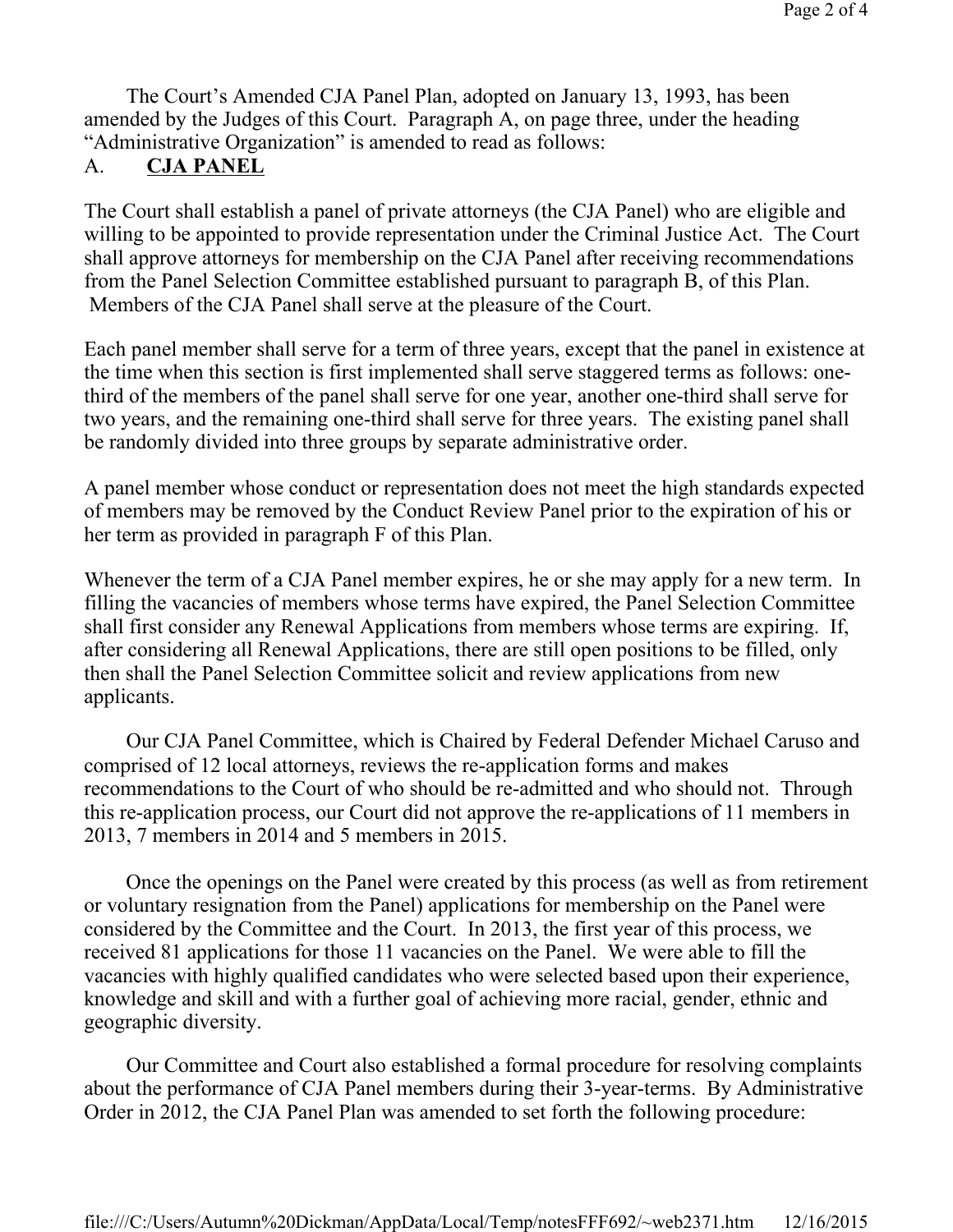Paragraph F of the Amended CJA Plan, on page six, under the heading "Administrative Organization" is amended to read as follows:

## **F. Removal And Conduct Review Of Panel Members**

Membership on the CJA Panel is an honor and a privilege and members are expected to provide representation at a level that exceeds mere competent representation. A member of the CJA Panel may be removed from the Panel prior to the expiration of his or her term whenever the Court determines that the member has failed to fulfill the obligations of Panel membership or has engaged in other conduct which renders it inappropriate that he or she be continued as a Panel member.

All complaints concerning the conduct of a CJA Panel member shall be forwarded to the United States District Court Judge, who is designated as the Liaison to the Court's CJA Panel Committee. If the Liaison determines that a complaint alleges facts that, if true, would warrant consideration of removal of the CJA Panel member, the Liaison may direct the Chairperson of the Committee to review the complaint, and make such inquiry as he or she deems appropriate.

The Chief Judge of the District shall appoint a second United States District Court Judge who, with the Liaison, will constitute a Conduct Review Panel to consider all complaints, and to determine what action, if any, should be taken. If the two Conduct Review Panel members, after consultation with the Chairperson of the Committee, unanimously agree on a course of action, then their decision is final. If the two members of the Conduct Review Panel do not agree, then the Chief Judge will determine the course of action. The Court, either through the Conduct Review Panel, or by decision of the Chief Judge, has the authority to remove an attorney from the CJA Panel at any time, or to take such other action as it deems appropriate.

It is solely within the discretion of the Conduct Review Panel as to how a complaint should be investigated, heard and determined.

 At the present time, U.S. District Judge Marcia Cooke and I constitute the Conduct Review Panel in consultation with our Federal Defender, Michael Caruso. To date, we have conducted investigations of complaints of 4 CJA members resulting in one voluntary resignation, one removal from the Panel, one 6 month suspension from receiving new CJA appointments, and one private reprimand.

 My understanding is that the Ad Hoc Committee has concerns about the judiciary's role in approving the budgets of the Federal Defenders and CJA attorneys' fees and expert fees. I cannot provide any meaningful information relating to budgeting of the Federal Defenders and my knowledge of the Court's review of attorney's fees and expert fees is limited to the past four years.

 While there may be problems in other Districts, I have not seen (or heard) of systemic problems in this process in our District. We are committed as a Court to providing the best legal representation and providing the attorneys with reasonable expenses to properly prepare their defenses. I think we judges are in the best position to make these